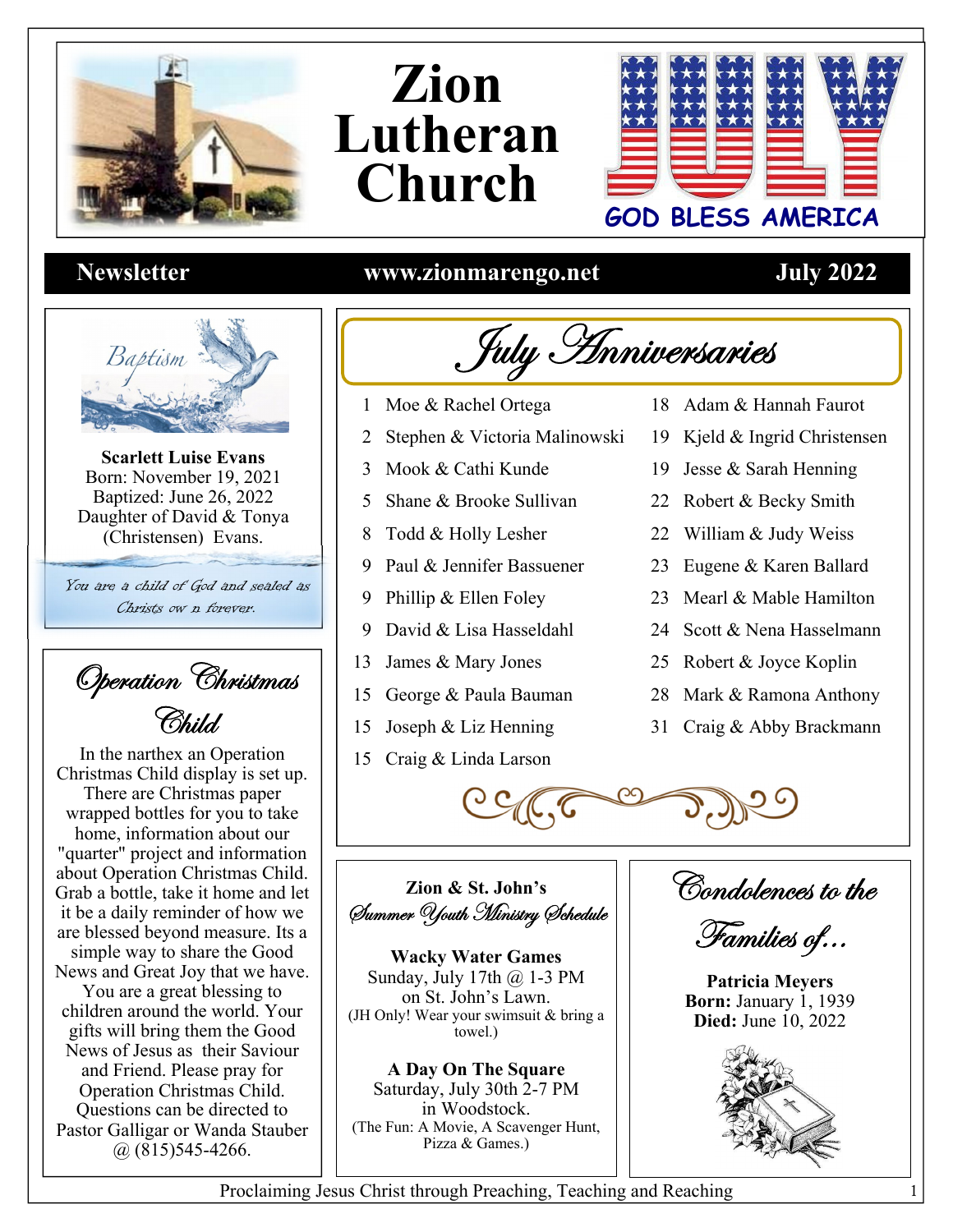| Sun                                 | Mon                            |    | <b>Tue</b>                | <b>Wed</b>                 | Thu                           | Fri | <b>Sat</b>                        |
|-------------------------------------|--------------------------------|----|---------------------------|----------------------------|-------------------------------|-----|-----------------------------------|
|                                     |                                |    |                           |                            |                               |     | $\overline{2}$                    |
|                                     |                                |    |                           |                            |                               |     | 7:30 AM Men's Bible Study         |
|                                     |                                |    |                           |                            |                               |     | 5:00 PM Worship W/C               |
| $\overline{3}$                      |                                |    | 5                         | $\Omega$                   | $\tau$                        | 8   | 9                                 |
| 8:00 AM Worship W/C                 | Church Office Closed- July 4th |    |                           | 12:30 PM Ladies Aid Picnic |                               |     | 8:00AM Redeeming Life             |
| 10:30 AM Family Praise Worship W/C  | 6:30 PM Worship W/C            |    |                           |                            |                               |     | Hike<br>7:30 AM Men's Bible Study |
|                                     |                                |    |                           |                            |                               |     | 5:00 PM Worship                   |
|                                     |                                |    |                           |                            |                               |     |                                   |
| <b>10</b>                           |                                | 11 | 12                        | 13                         | 14                            | 15  | 16                                |
| 8:00 AM Worship                     | 6:30 PM Worship                |    | 10:00 AM Worship W/C      |                            |                               |     | 7:30 AM Men's Bible Study         |
| 9:15 AM Bible Study                 |                                |    |                           |                            |                               |     | 5:00 PM Worship W/C               |
| 9:15 AM Faith Foundations           |                                |    |                           |                            |                               |     |                                   |
| 10:30 AM Family Praise Worship      |                                |    |                           |                            |                               |     |                                   |
| 6:00 AM Elders Meeting              |                                |    |                           |                            |                               |     |                                   |
| 17                                  |                                | 18 | 19                        | 20                         | 21                            | 22  | 23                                |
| 8:00 AM Worship W/C                 | Scrip Due                      |    | 2:00 PM Blood Drive       |                            | 1:30 PM Florence Home Worship |     | 7:30 AM Men's Bible Study         |
| 9:15 AM Bible Study                 | 6:30 PM Worship W/C            |    | 6:30 PM Directors Meeting |                            |                               |     | 5:00 PM Worship                   |
| 9:15 AM Faith Foundations           |                                |    |                           |                            |                               |     |                                   |
| 10:30 Family Praise Worship W/C     |                                |    |                           |                            |                               |     |                                   |
|                                     |                                |    |                           |                            |                               |     |                                   |
| 24                                  |                                | 25 | 26                        | 27                         | 28                            | 29  | 30                                |
| 8:00 AM Worship                     | 6:30 PM Worship                |    |                           |                            |                               |     | 7:30 AM Men's Bible Study         |
| 9:15 AM Faith Foundations           |                                |    |                           |                            |                               |     | 5:00 PM Worship W/C               |
| 9:15 AM Bible Study                 |                                |    |                           |                            |                               |     |                                   |
| 10:30 AM Family Praise Worship      |                                |    |                           |                            |                               |     |                                   |
| 31                                  |                                |    |                           |                            |                               |     |                                   |
| 9:00 AM One Service for Service W/C |                                |    |                           |                            |                               |     |                                   |
|                                     |                                |    |                           |                            |                               |     |                                   |
|                                     |                                |    |                           |                            |                               |     |                                   |
|                                     |                                |    |                           |                            |                               |     |                                   |
|                                     |                                |    |                           |                            |                               |     |                                   |